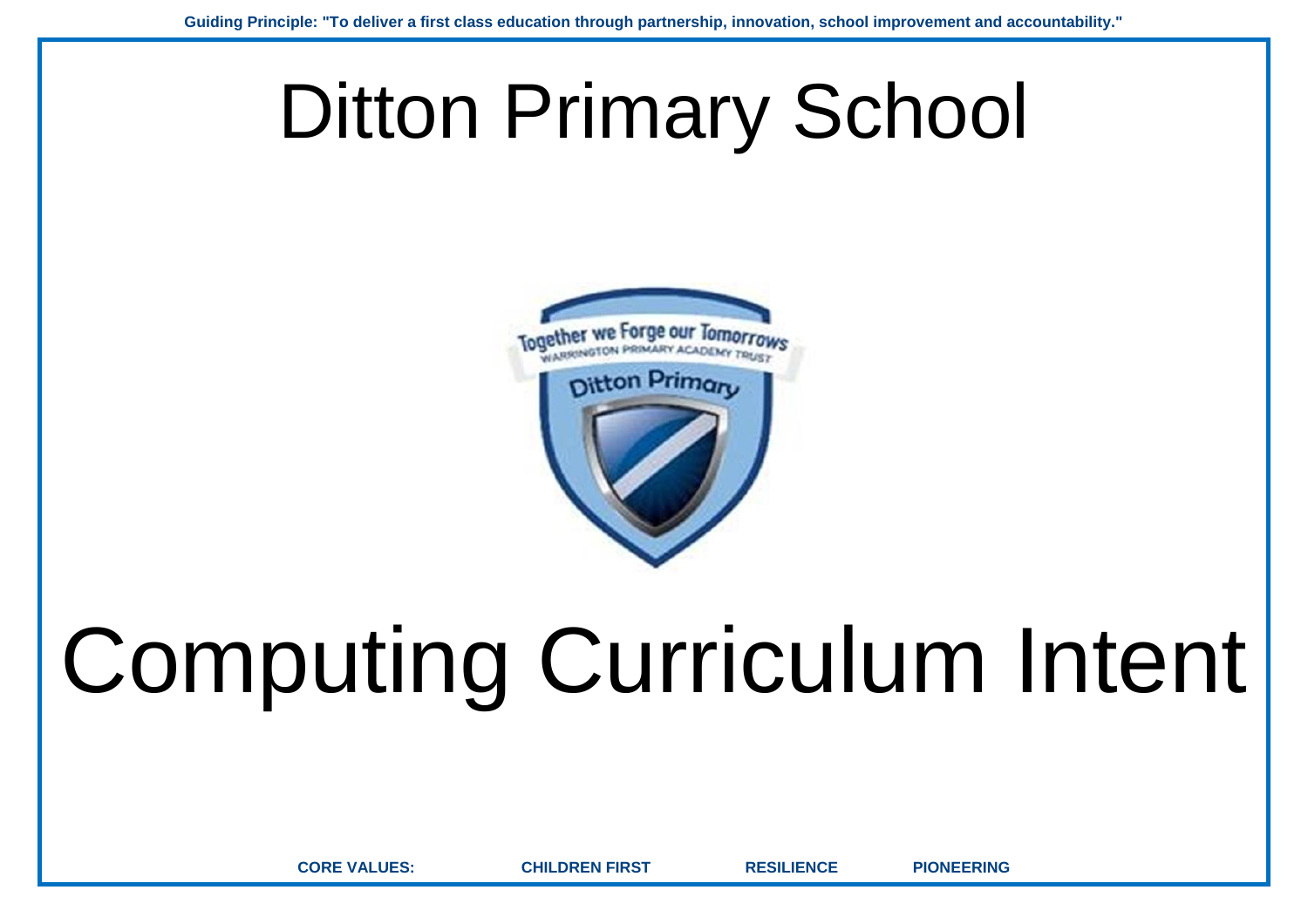|                                                                                                                                            |                                                                                                                                                                                                                                                                                                                                                                                                                                                             |                                                                                                                  |                                                                                                                                                                                                              | Ditton Primary School- COMPUTING progression through EYFS<br><b>Understanding the World: Computing Overview</b> |  |                                                                                                                             |                                                     |                                                                                                                                                           |  |                                                                                                                                                                                          |  |
|--------------------------------------------------------------------------------------------------------------------------------------------|-------------------------------------------------------------------------------------------------------------------------------------------------------------------------------------------------------------------------------------------------------------------------------------------------------------------------------------------------------------------------------------------------------------------------------------------------------------|------------------------------------------------------------------------------------------------------------------|--------------------------------------------------------------------------------------------------------------------------------------------------------------------------------------------------------------|-----------------------------------------------------------------------------------------------------------------|--|-----------------------------------------------------------------------------------------------------------------------------|-----------------------------------------------------|-----------------------------------------------------------------------------------------------------------------------------------------------------------|--|------------------------------------------------------------------------------------------------------------------------------------------------------------------------------------------|--|
| <b>Creating &amp; Thinking Critically - Thinking</b><br><b>Playing &amp; Exploring - Engagement</b><br><b>Active Learning - Motivation</b> |                                                                                                                                                                                                                                                                                                                                                                                                                                                             |                                                                                                                  |                                                                                                                                                                                                              |                                                                                                                 |  |                                                                                                                             |                                                     |                                                                                                                                                           |  |                                                                                                                                                                                          |  |
| $\bullet$                                                                                                                                  | Finding out & exploring                                                                                                                                                                                                                                                                                                                                                                                                                                     |                                                                                                                  | Being involved & concentrating<br>$\bullet$                                                                                                                                                                  |                                                                                                                 |  |                                                                                                                             | $\bullet$                                           | Having their own ideas (creative thinking)                                                                                                                |  |                                                                                                                                                                                          |  |
|                                                                                                                                            | Playing with what they know                                                                                                                                                                                                                                                                                                                                                                                                                                 |                                                                                                                  | Keep on trying                                                                                                                                                                                               |                                                                                                                 |  |                                                                                                                             | Making links (building theories)                    |                                                                                                                                                           |  |                                                                                                                                                                                          |  |
|                                                                                                                                            | Being willing to 'have a go'                                                                                                                                                                                                                                                                                                                                                                                                                                |                                                                                                                  | Enjoying achieving what they set out to do<br>$\bullet$                                                                                                                                                      |                                                                                                                 |  |                                                                                                                             | Working with ideas (critical thinking)<br>$\bullet$ |                                                                                                                                                           |  |                                                                                                                                                                                          |  |
| <b>ELG</b>                                                                                                                                 |                                                                                                                                                                                                                                                                                                                                                                                                                                                             |                                                                                                                  |                                                                                                                                                                                                              |                                                                                                                 |  |                                                                                                                             |                                                     |                                                                                                                                                           |  |                                                                                                                                                                                          |  |
| Focus                                                                                                                                      | NO ELG's are represented for this area.<br>Electronic                                                                                                                                                                                                                                                                                                                                                                                                       | <b>Text and Multimedia</b>                                                                                       |                                                                                                                                                                                                              |                                                                                                                 |  | Digital images and                                                                                                          |                                                     | Algorithms                                                                                                                                                |  | Vocabulary- To be used daily.                                                                                                                                                            |  |
|                                                                                                                                            | Communication<br>Understanding<br>Technologies                                                                                                                                                                                                                                                                                                                                                                                                              |                                                                                                                  |                                                                                                                                                                                                              | <b>Research and E-Safety</b>                                                                                    |  | audio                                                                                                                       | Handing information                                 |                                                                                                                                                           |  |                                                                                                                                                                                          |  |
| Reception<br><b>Skills</b>                                                                                                                 | • Completes a simple<br>program on electronic<br>IT in their home<br>devices                                                                                                                                                                                                                                                                                                                                                                                |                                                                                                                  | • Begin to list different<br>• Begin to give reasons<br>why we need to stay<br>safe online<br>• Can use the internet<br>with adult supervision<br>to find and retrieve<br>information of interest<br>to them |                                                                                                                 |  | • Can create content<br>such as a video<br>recording, stories,<br>and/or draw a<br>picture on screen                        |                                                     | • Develops digital literacy<br>skills by being able to access,<br>understand and interact with<br>a range of technologies                                 |  | Internet, website, mouse, images,<br>paint, technology, share, collect,<br>set, sound, communicate, videos,<br>photos, programme                                                         |  |
| Reception<br>Knowledge                                                                                                                     | Autumn 1<br>All about Me                                                                                                                                                                                                                                                                                                                                                                                                                                    |                                                                                                                  | <b>Autumn 2</b><br><b>Families and Celebrations</b>                                                                                                                                                          | Spring 1<br>Up and Down                                                                                         |  | <b>Spring 2</b><br>Growing and changing                                                                                     |                                                     | Summer 1<br>Fairy Tales/ Adrift - Houses<br>and Homes                                                                                                     |  | <b>Summer 2</b><br><b>Chester Zoo</b>                                                                                                                                                    |  |
| •Can turn on an Ipad,<br>open a programme and<br>follow instructions.<br>.Can explain how to stay<br>safe when using the<br>internet.      |                                                                                                                                                                                                                                                                                                                                                                                                                                                             | •Can follow teachers'<br>instructions when using<br>an online interactive<br>programme such as paint<br>or draw. |                                                                                                                                                                                                              | .Can write a variety of<br>CVC words using a<br>keyboard.                                                       |  | . To collect information<br>about the measurement<br>of plants and see which<br>was the best environment<br>for growing in. |                                                     | . Can use the I Pad and<br>class cameras to take<br>their own images<br>•Can send a group class<br>email to a different class<br>and wait for a response. |  | .Can use 'google' to find<br>out more information<br>about animals and use the<br>images to support their<br>own representations.<br>.Can explain who 'hector'<br>is and why we use him. |  |
|                                                                                                                                            | <b>Computer Skills</b><br><b>Word Processing skills</b><br>E-Safety<br><b>Data Collection</b><br>Programing                                                                                                                                                                                                                                                                                                                                                 |                                                                                                                  |                                                                                                                                                                                                              |                                                                                                                 |  |                                                                                                                             |                                                     |                                                                                                                                                           |  |                                                                                                                                                                                          |  |
|                                                                                                                                            | Children to be exposed to key vocabulary daily in provision. High quality resources will be provided for daily accessibility.<br>Role-play areas will be a key area where a range of technologies will be used in play-telephones, microwaves, cookers, keyboards, televisions, CD player. These should be modelled.<br>Explicit teaching will be needed within this area when using iPads and researching. This should take place in small, guided groups. |                                                                                                                  |                                                                                                                                                                                                              |                                                                                                                 |  |                                                                                                                             |                                                     |                                                                                                                                                           |  |                                                                                                                                                                                          |  |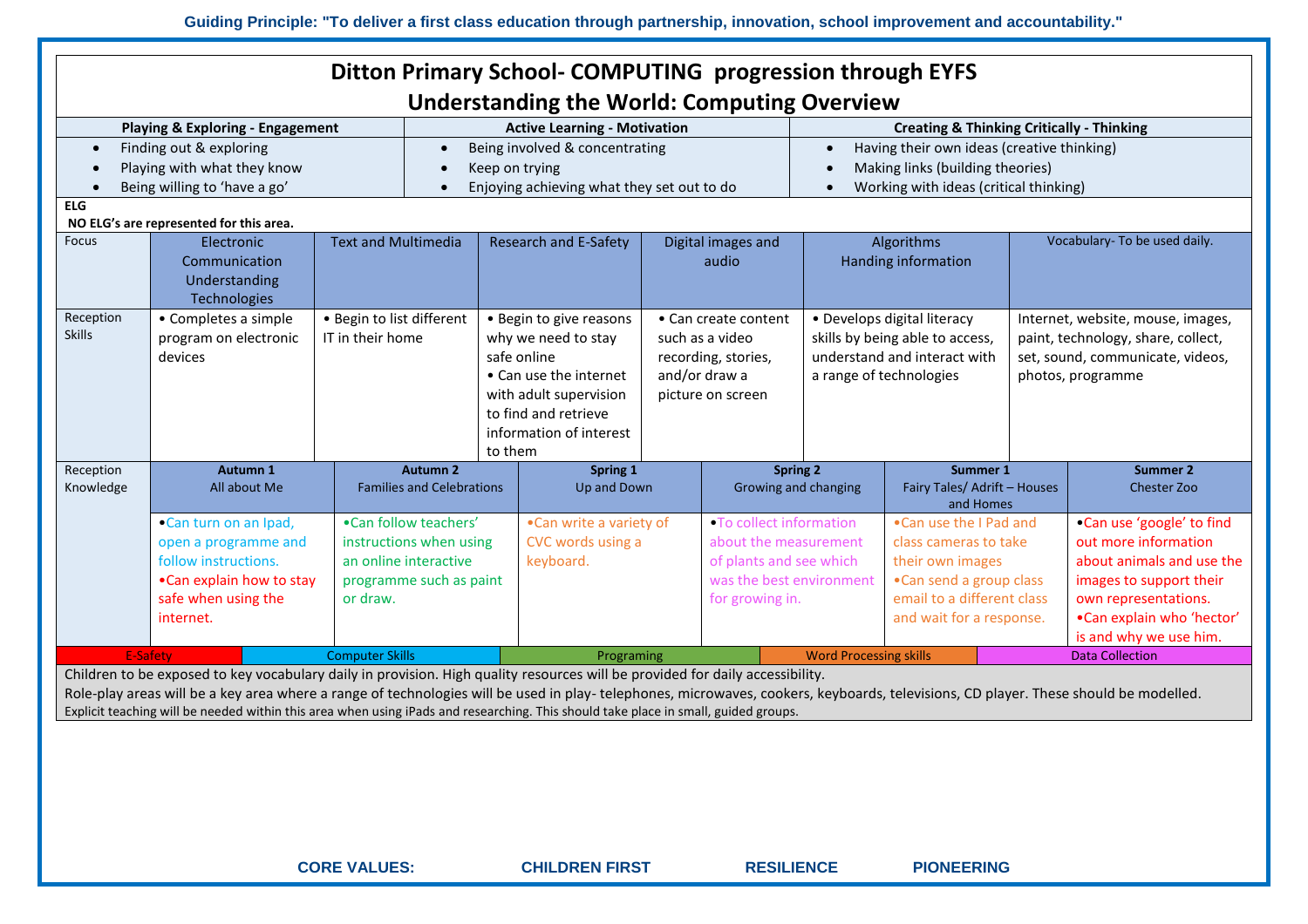|                                 |                                                                                                                                                                                                                                                                                                                                                                                                                                                                                                                                                                                                                                                         | Year 1: Computing skills progression                                                                                                             |  |  |  |
|---------------------------------|---------------------------------------------------------------------------------------------------------------------------------------------------------------------------------------------------------------------------------------------------------------------------------------------------------------------------------------------------------------------------------------------------------------------------------------------------------------------------------------------------------------------------------------------------------------------------------------------------------------------------------------------------------|--------------------------------------------------------------------------------------------------------------------------------------------------|--|--|--|
| <b>KS1: POS</b>                 |                                                                                                                                                                                                                                                                                                                                                                                                                                                                                                                                                                                                                                                         | <b>Electronic Communication</b>                                                                                                                  |  |  |  |
| instructions<br>digital content | understand what algorithms are; how they are implemented as programs on digital<br>devices; and that programs execute by following precise and unambiguous<br>create and debug simple programs<br>use logical reasoning to predict the behaviour of simple programs<br>use technology purposefully to create, organise, store, manipulate and retrieve<br>recognise common uses of information technology beyond school<br>use technology safely and respectfully, keeping personal information private;<br>identify where to go for help and support when they have concerns about content or<br>contact on the internet or other online technologies. | Contribute to a class email to another class/school/teacher etc                                                                                  |  |  |  |
| <b>Text and Multimedia</b>      |                                                                                                                                                                                                                                                                                                                                                                                                                                                                                                                                                                                                                                                         | <b>Research and E-Safety</b>                                                                                                                     |  |  |  |
|                                 | Work with others and with support to contribute to a digital class resources which                                                                                                                                                                                                                                                                                                                                                                                                                                                                                                                                                                      | Explore information from a variety of sources                                                                                                    |  |  |  |
|                                 | includes text, graphic and sound                                                                                                                                                                                                                                                                                                                                                                                                                                                                                                                                                                                                                        | Save a picture from the internet                                                                                                                 |  |  |  |
|                                 | Open and close windows                                                                                                                                                                                                                                                                                                                                                                                                                                                                                                                                                                                                                                  |                                                                                                                                                  |  |  |  |
|                                 | Turn a device on                                                                                                                                                                                                                                                                                                                                                                                                                                                                                                                                                                                                                                        |                                                                                                                                                  |  |  |  |
| $\overline{\phantom{a}}$        | Type using both hands                                                                                                                                                                                                                                                                                                                                                                                                                                                                                                                                                                                                                                   |                                                                                                                                                  |  |  |  |
|                                 | Digital Images and audio (photos, paint, animation)                                                                                                                                                                                                                                                                                                                                                                                                                                                                                                                                                                                                     | <b>Algorithms (Control)</b>                                                                                                                      |  |  |  |
| $\sim$                          | Use a range of simple tools to modify a picture/create a picture/use a paint package                                                                                                                                                                                                                                                                                                                                                                                                                                                                                                                                                                    | Control simple everyday devices to make them produce different outcomes.                                                                         |  |  |  |
|                                 | <b>Handling information (databases and graphs)</b>                                                                                                                                                                                                                                                                                                                                                                                                                                                                                                                                                                                                      | <b>Understanding technologies</b>                                                                                                                |  |  |  |
|                                 | As a class or individually with support, children use a simple pictogram to develop                                                                                                                                                                                                                                                                                                                                                                                                                                                                                                                                                                     | Show an awareness of the range of devices and tools they encounter in everyday                                                                   |  |  |  |
| graphical awareness             |                                                                                                                                                                                                                                                                                                                                                                                                                                                                                                                                                                                                                                                         | life                                                                                                                                             |  |  |  |
|                                 |                                                                                                                                                                                                                                                                                                                                                                                                                                                                                                                                                                                                                                                         | Show an awareness that why they create one a computer or tablet can be shown to<br>others via another device (e.g. printer, projector, Apple TV) |  |  |  |
|                                 |                                                                                                                                                                                                                                                                                                                                                                                                                                                                                                                                                                                                                                                         |                                                                                                                                                  |  |  |  |
|                                 |                                                                                                                                                                                                                                                                                                                                                                                                                                                                                                                                                                                                                                                         | Year 1 – End points                                                                                                                              |  |  |  |
| <b>E-Safety</b>                 | To understand what information should be kept safe when using the internet.<br>$\bullet$                                                                                                                                                                                                                                                                                                                                                                                                                                                                                                                                                                |                                                                                                                                                  |  |  |  |
|                                 | To understand that everyone leaves a digital footprint.<br>$\bullet$                                                                                                                                                                                                                                                                                                                                                                                                                                                                                                                                                                                    |                                                                                                                                                  |  |  |  |
|                                 | To understand who to tell if something online upsets them.<br>$\bullet$                                                                                                                                                                                                                                                                                                                                                                                                                                                                                                                                                                                 |                                                                                                                                                  |  |  |  |
| <b>Computer Skills</b>          | $\bullet$                                                                                                                                                                                                                                                                                                                                                                                                                                                                                                                                                                                                                                               | To begin to apply mouse and trackpad skills by launching applications, manipulating windows and opening and saving files and folders.            |  |  |  |
| & Inputs                        | To begin to develop basic computer skills in order to use a desktop or laptop computer.<br>$\bullet$                                                                                                                                                                                                                                                                                                                                                                                                                                                                                                                                                    |                                                                                                                                                  |  |  |  |
|                                 | Have an emerging understanding of what inputs and outputs are.<br>$\bullet$                                                                                                                                                                                                                                                                                                                                                                                                                                                                                                                                                                             |                                                                                                                                                  |  |  |  |
| Word                            | To begin to develop typing and word processing skills.<br>$\bullet$                                                                                                                                                                                                                                                                                                                                                                                                                                                                                                                                                                                     |                                                                                                                                                  |  |  |  |
| <b>Processing</b>               | To have some knowledge of the location of letters and symbols on the keyboard.<br>$\bullet$                                                                                                                                                                                                                                                                                                                                                                                                                                                                                                                                                             |                                                                                                                                                  |  |  |  |
| <b>Skills</b>                   | To understand which search engines are age appropriate<br>$\bullet$                                                                                                                                                                                                                                                                                                                                                                                                                                                                                                                                                                                     |                                                                                                                                                  |  |  |  |
|                                 |                                                                                                                                                                                                                                                                                                                                                                                                                                                                                                                                                                                                                                                         |                                                                                                                                                  |  |  |  |
| Programming                     | To understand that computers and devices use programs to complete tasks.<br>$\bullet$                                                                                                                                                                                                                                                                                                                                                                                                                                                                                                                                                                   |                                                                                                                                                  |  |  |  |
| Toys                            | To understand an algorithm as a set of step-by-step instructions.<br>$\bullet$                                                                                                                                                                                                                                                                                                                                                                                                                                                                                                                                                                          |                                                                                                                                                  |  |  |  |
|                                 | To understand why it is important to be precise when writing an algorithm.                                                                                                                                                                                                                                                                                                                                                                                                                                                                                                                                                                              |                                                                                                                                                  |  |  |  |
| Programming                     | To continue to understand the principles of programming.<br>$\bullet$                                                                                                                                                                                                                                                                                                                                                                                                                                                                                                                                                                                   |                                                                                                                                                  |  |  |  |
| with Scratch JR                 | To develop a sense of creating, debugging and logical reasoning.<br>$\bullet$                                                                                                                                                                                                                                                                                                                                                                                                                                                                                                                                                                           |                                                                                                                                                  |  |  |  |
| <b>Digital Art</b>              | To be able to use the influence of other artists to create pictures<br>$\bullet$                                                                                                                                                                                                                                                                                                                                                                                                                                                                                                                                                                        |                                                                                                                                                  |  |  |  |
|                                 | To be able to use paint tools to create art digitally<br>$\bullet$                                                                                                                                                                                                                                                                                                                                                                                                                                                                                                                                                                                      |                                                                                                                                                  |  |  |  |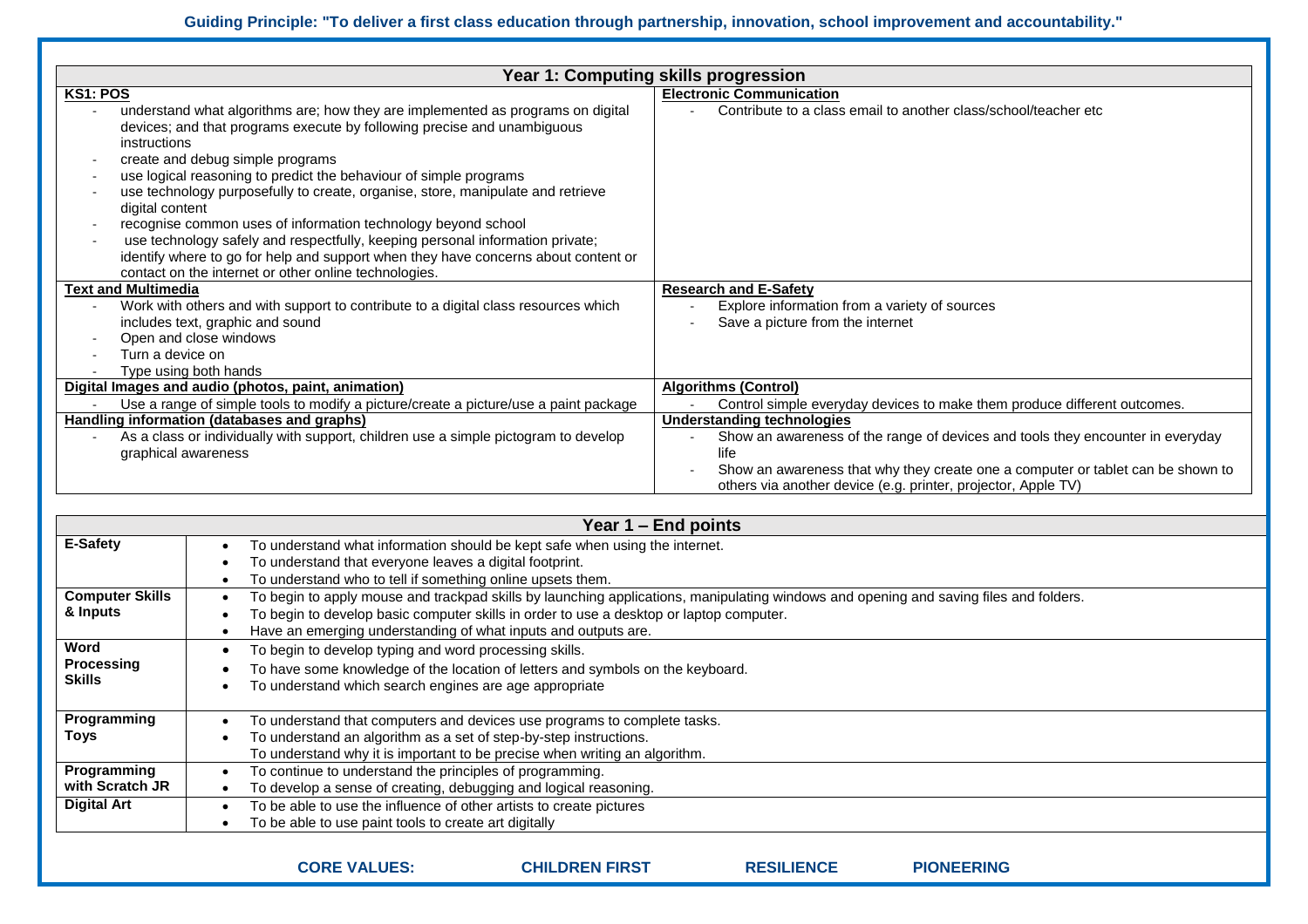**Guiding Principle: "To deliver a first class education through partnership, innovation, school improvement and accountability."**

| Year 2: Computing skills progression                                                                                                                                                                                                                                                                                                                                                                                                                                                                                                                                                                                                                                                                                                                     |                                                                                                                                                                                                                                       |  |  |  |  |
|----------------------------------------------------------------------------------------------------------------------------------------------------------------------------------------------------------------------------------------------------------------------------------------------------------------------------------------------------------------------------------------------------------------------------------------------------------------------------------------------------------------------------------------------------------------------------------------------------------------------------------------------------------------------------------------------------------------------------------------------------------|---------------------------------------------------------------------------------------------------------------------------------------------------------------------------------------------------------------------------------------|--|--|--|--|
| KS1: POS<br>understand what algorithms are; how they are implemented as programs on digital devices;<br>and that programs execute by following precise and unambiguous instructions<br>create and debug simple programs<br>use logical reasoning to predict the behaviour of simple programs<br>$\overline{\phantom{a}}$<br>use technology purposefully to create, organise, store, manipulate and retrieve digital content<br>$\overline{\phantom{a}}$<br>recognise common uses of information technology beyond school<br>use technology safely and respectfully, keeping personal information private; identify where to<br>go for help and support when they have concerns about content or contact on the internet or<br>other online technologies. | <b>Electronic Communication</b><br>Work collaboratively by email to share and request information of another<br>class or story character                                                                                              |  |  |  |  |
| <b>Text and Multimedia</b><br>Generate their own work combing in text, graphics and sound.<br>Save, retrieve and edit work                                                                                                                                                                                                                                                                                                                                                                                                                                                                                                                                                                                                                               | <b>Research and E-Safety</b><br>Use a search engine to find specific and relevant information to use in a<br>topic<br>Use key words to search for specific information                                                                |  |  |  |  |
| Digital Images and audio (photos, paint, animation)<br>Use a range of tools and software to create or modify a picture to<br>communicate an idea<br>Create a simple animation to tell a story<br>$\overline{\phantom{a}}$                                                                                                                                                                                                                                                                                                                                                                                                                                                                                                                                | <b>Algorithms (Control)</b><br>Control a device, on and off screen, making predictions about the effect<br>their programming will have                                                                                                |  |  |  |  |
| Handling information (databases and graphs)<br>Use a graphing package to collect, organise and classify data, selecting<br>$\overline{\phantom{a}}$<br>appropriate tools to create a graph and answer questions<br>Enter information into a simple branching database and use it to answer<br>$\overline{\phantom{a}}$<br>questions<br>Save, retrieve and edit work                                                                                                                                                                                                                                                                                                                                                                                      | <b>Understanding technologies</b><br>Show an awareness of a range of inputs to a computer (Interactive<br>whiteboard, mouse, touch screen, keyboard<br>Begin to show an awareness that computers can be linked to shared<br>resources |  |  |  |  |

|                                                                                           | Year 2 – End points                                                                                                                                           |  |  |  |
|-------------------------------------------------------------------------------------------|---------------------------------------------------------------------------------------------------------------------------------------------------------------|--|--|--|
| E-Safety                                                                                  | Understand that technology can be used to communicate                                                                                                         |  |  |  |
|                                                                                           | Understand the rules associated with technology use in school and at home                                                                                     |  |  |  |
|                                                                                           | Understand that bullying can happen online and what to do if it is happening                                                                                  |  |  |  |
| <b>Basic Stop</b><br>To understand and be able to explain what a stop motion animation is |                                                                                                                                                               |  |  |  |
| <b>Motion</b>                                                                             | To understand how 2D stop motion animations are created                                                                                                       |  |  |  |
| <b>Algorithms</b>                                                                         | To be able to create, test and debug algorithms.                                                                                                              |  |  |  |
|                                                                                           | To use directional language in an algorithm (forwards, backwards, quarter turn).                                                                              |  |  |  |
| Data                                                                                      | To know that data is information and this information can be sorted into groups based on criteria.<br>To know that data can be represented in different ways. |  |  |  |
|                                                                                           |                                                                                                                                                               |  |  |  |
| Programming                                                                               | To use conditionals (if statements) in programming.                                                                                                           |  |  |  |
| with                                                                                      | To create a simple game program                                                                                                                               |  |  |  |
| <b>Conditionals</b>                                                                       | To identify 'bugs' in an algorithm and 'debug' them accordingly                                                                                               |  |  |  |
|                                                                                           |                                                                                                                                                               |  |  |  |
|                                                                                           | <b>CORE VALUES:</b><br><b>CHILDREN FIRST</b><br><b>PIONEERING</b><br><b>RESILIENCE</b>                                                                        |  |  |  |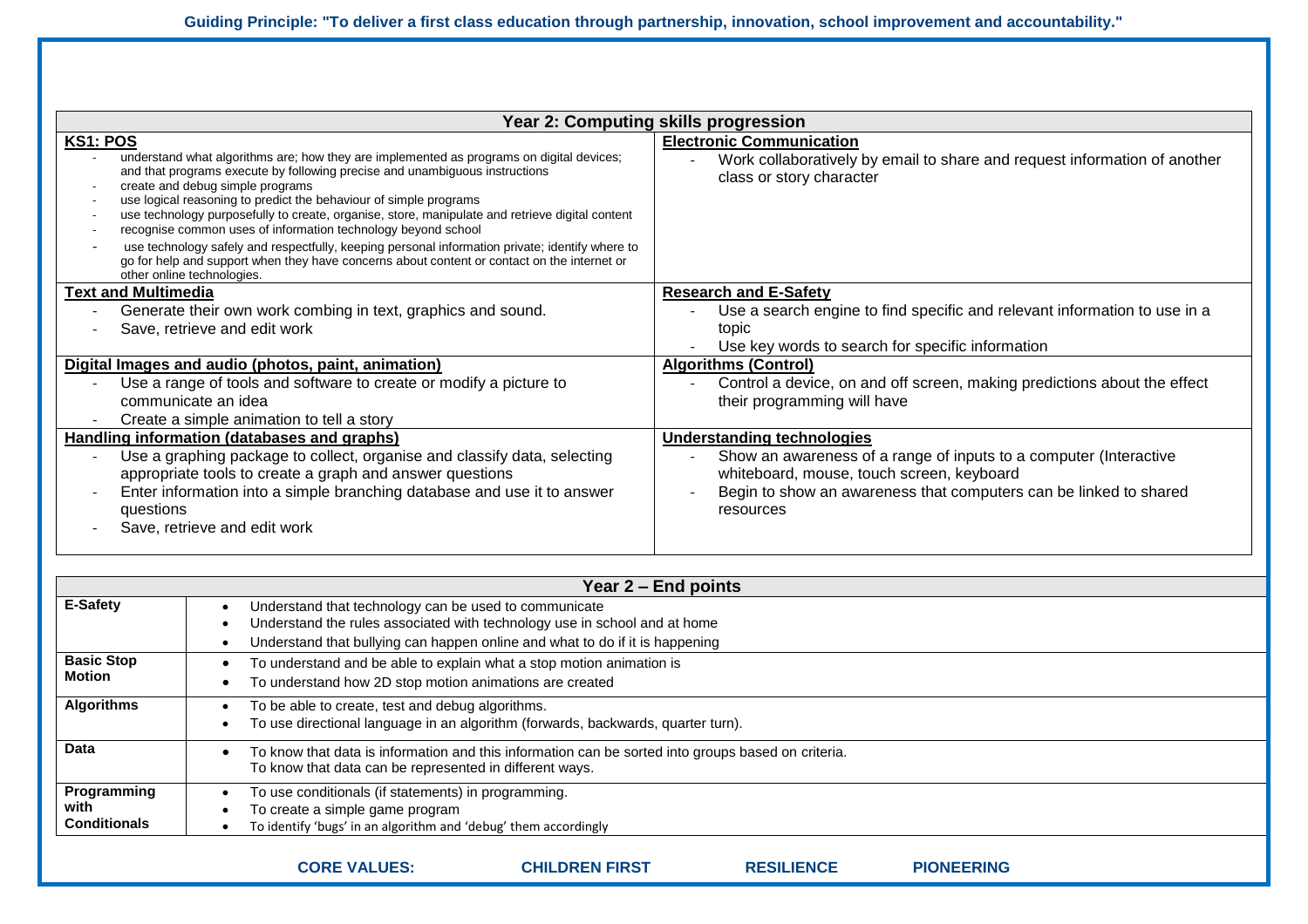## **Guiding Principle: "To deliver a first class education through partnership, innovation, school improvement and accountability."**

| Word              | To understand which search engines are age appropriate and safe for cutting and pasting images |
|-------------------|------------------------------------------------------------------------------------------------|
| <b>Processing</b> | To understand why we save documents in a folder                                                |
| Skills            | To understand shortcuts to creating documents                                                  |
|                   | To understand how to save to PDF's to protect copyrights of your work                          |

|                                                      |                                                                                                                                                                                                                                                                                                                                                                                                                                                                                                                                                                                                                                                                                                                                                                                                                                                                                                                                                                                                                                                                                                                                              | Year 3: Computing skills progression                                                                                                                                                                                                                                                                                                                                                                                                                                                                                                                                                                                                                                                                                                                                                                                                                                       |  |
|------------------------------------------------------|----------------------------------------------------------------------------------------------------------------------------------------------------------------------------------------------------------------------------------------------------------------------------------------------------------------------------------------------------------------------------------------------------------------------------------------------------------------------------------------------------------------------------------------------------------------------------------------------------------------------------------------------------------------------------------------------------------------------------------------------------------------------------------------------------------------------------------------------------------------------------------------------------------------------------------------------------------------------------------------------------------------------------------------------------------------------------------------------------------------------------------------------|----------------------------------------------------------------------------------------------------------------------------------------------------------------------------------------------------------------------------------------------------------------------------------------------------------------------------------------------------------------------------------------------------------------------------------------------------------------------------------------------------------------------------------------------------------------------------------------------------------------------------------------------------------------------------------------------------------------------------------------------------------------------------------------------------------------------------------------------------------------------------|--|
| <b>KS2: POS</b><br>input and output<br>collaboration | design, write and debug programs that accomplish specific goals, including controlling or<br>simulating physical systems; solve problems by decomposing them into smaller parts<br>use sequence, selection, and repetition in programs; work with variables and various forms of<br>use logical reasoning to explain how some simple algorithms work and to detect and correct<br>errors in algorithms and programs<br>understand computer networks including the internet; how they can provide multiple services,<br>such as the world wide web; and the opportunities they offer for communication and<br>use search technologies effectively, appreciate how results are selected and ranked, and be<br>discerning in evaluating digital content<br>select, use and combine a variety of software (including internet services) on a range of digital<br>devices to design and create a range of programs, systems and content that accomplish given<br>goals, including collecting, analysing, evaluating and presenting data and information<br>use technology safely, respectfully and responsibly; recognise acceptable/unacceptable | <b>Electronic Communication</b><br>Show good understanding and awareness of the need to abide by school e-safety rules                                                                                                                                                                                                                                                                                                                                                                                                                                                                                                                                                                                                                                                                                                                                                     |  |
| <b>Text and Multimedia</b><br>mood or idea           | behaviour; identify a range of ways to report concerns about content and contact.<br>Record and present information integrating a range of appropriate media combining text and<br>graphics in printable form<br>Digital Images and audio (photos, paint, animation)<br>Manipulate digital images using a range of tools in appropriate software to convey a specific<br><b>Handling information (databases and graphs)</b><br>Use a simple database (the structure of which has been set up for the) to enter and save<br>information on a given subject<br>Follow straight forward lines of enquiry to search data                                                                                                                                                                                                                                                                                                                                                                                                                                                                                                                         | <b>Research and E-Safety</b><br>Using another curriculum area as a starting point, children ask their own question then use ICT<br>sources to find answers, making use of search engines<br>Children talk about using ICT to find information/resources showing an emerging understanding<br>of internet safety<br><b>Algorithms (Control)</b><br>Able to type a short sequence of instructions and to plan ahead when programming devices on<br>and off screen<br><b>Understanding technologies</b><br>Begin to show discernment in their use of computing devices and tools for a particular purpose<br>and explain why their choice was made<br>Show an understanding that their password is the key to accessing a personalised set of<br>resources and files<br>Show an awareness of where passwords are critical in everyday use (parents accessing bank<br>details) |  |
|                                                      |                                                                                                                                                                                                                                                                                                                                                                                                                                                                                                                                                                                                                                                                                                                                                                                                                                                                                                                                                                                                                                                                                                                                              | Year 3 - End points                                                                                                                                                                                                                                                                                                                                                                                                                                                                                                                                                                                                                                                                                                                                                                                                                                                        |  |
| E-Safety                                             | Understand what privacy settings are and what they are used for.<br>Understand why strong passwords are important for protecting data.<br>Understand how to use technology safely in terms of health and well-being.<br>$\bullet$                                                                                                                                                                                                                                                                                                                                                                                                                                                                                                                                                                                                                                                                                                                                                                                                                                                                                                            |                                                                                                                                                                                                                                                                                                                                                                                                                                                                                                                                                                                                                                                                                                                                                                                                                                                                            |  |
| <b>Audio &amp; Video</b>                             | To know how to use a digital device to record and playback audios<br>$\bullet$<br>To import audio into a movie making software to enhance movie<br>$\bullet$                                                                                                                                                                                                                                                                                                                                                                                                                                                                                                                                                                                                                                                                                                                                                                                                                                                                                                                                                                                 |                                                                                                                                                                                                                                                                                                                                                                                                                                                                                                                                                                                                                                                                                                                                                                                                                                                                            |  |
| <b>Presentation Skills</b>                           | To use technology to organise and present ideas<br>To save and retrieve digital work<br>Use design and formatting to enhance digital work                                                                                                                                                                                                                                                                                                                                                                                                                                                                                                                                                                                                                                                                                                                                                                                                                                                                                                                                                                                                    |                                                                                                                                                                                                                                                                                                                                                                                                                                                                                                                                                                                                                                                                                                                                                                                                                                                                            |  |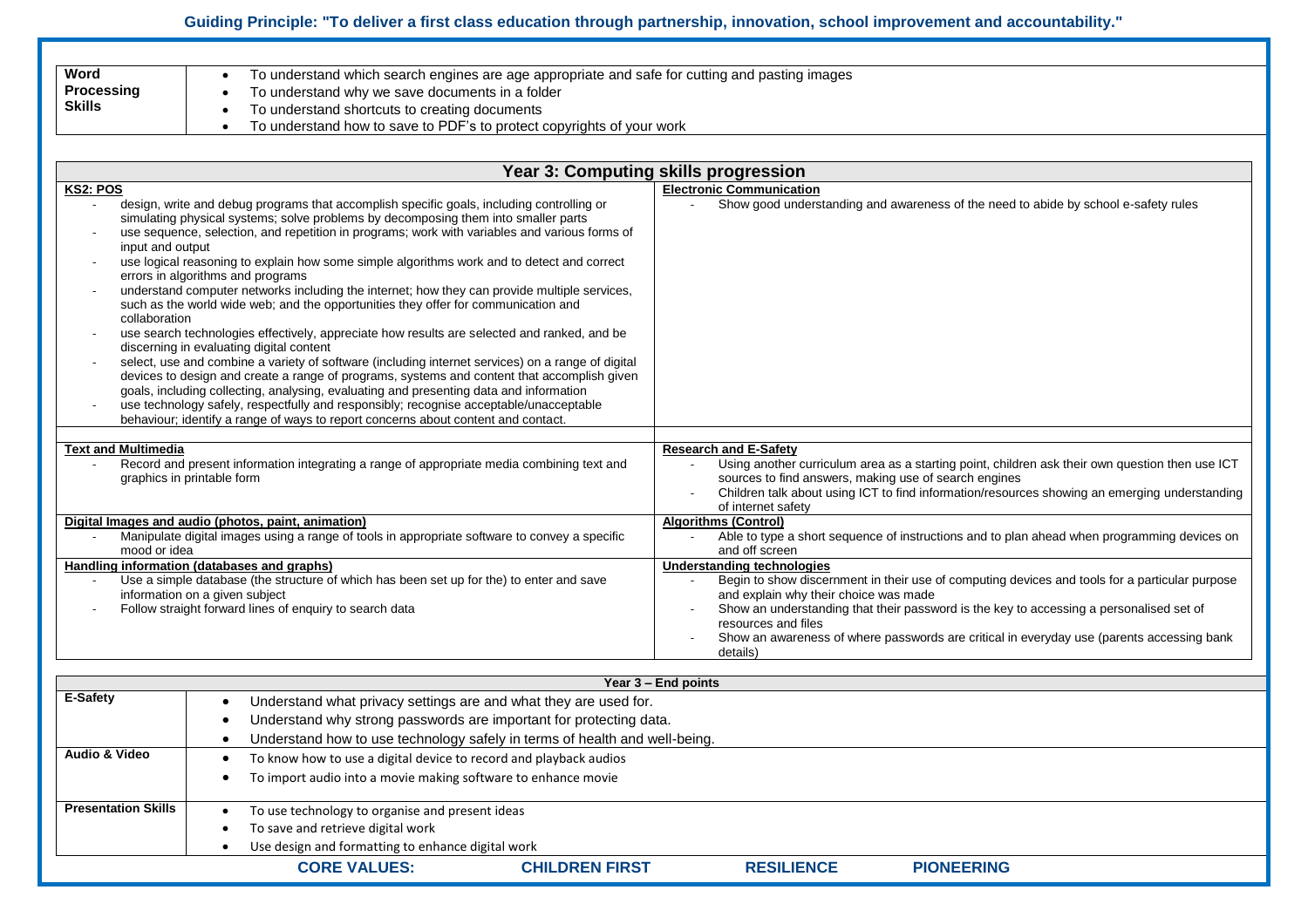## **Guiding Principle: "To deliver a first class education through partnership, innovation, school improvement and accountability."**

|                  | To present and follow a planned outcome<br>$\bullet$                                               |
|------------------|----------------------------------------------------------------------------------------------------|
|                  |                                                                                                    |
| Internet &       | Have an understanding of the internet as a network linking computers and devices across the world. |
| <b>Networks</b>  | Have an understanding of how search engines work.                                                  |
| Programming      | An algorithm is the instructions followed to run a code                                            |
|                  | A program is running the algorithm                                                                 |
|                  | Using functions will allow for code to be more efficient and also increase their uses              |
|                  |                                                                                                    |
| <b>Databases</b> | Can follow a branching database.                                                                   |
|                  | Can create a branching database using objects.                                                     |
|                  | Can create a digital branching database                                                            |
|                  |                                                                                                    |

| Year 4 : Computing skills progression                                                                                                                                                                                                                                                                                                                                                                                                                                                                                                                                                                                                                                                                                                                       |                                                                                                                                                                                                                                                                                                                                                                                                                                                |  |  |  |  |
|-------------------------------------------------------------------------------------------------------------------------------------------------------------------------------------------------------------------------------------------------------------------------------------------------------------------------------------------------------------------------------------------------------------------------------------------------------------------------------------------------------------------------------------------------------------------------------------------------------------------------------------------------------------------------------------------------------------------------------------------------------------|------------------------------------------------------------------------------------------------------------------------------------------------------------------------------------------------------------------------------------------------------------------------------------------------------------------------------------------------------------------------------------------------------------------------------------------------|--|--|--|--|
| KS2: POS<br>understand what algorithms are; how they are implemented as programs on digital<br>devices; and that programs execute by following precise and unambiguous instructions<br>create and debug simple programs<br>$\overline{\phantom{a}}$<br>use logical reasoning to predict the behaviour of simple programs<br>use technology purposefully to create, organise, store, manipulate and retrieve digital<br>content<br>recognise common uses of information technology beyond school<br>$\overline{\phantom{a}}$<br>use technology safely and respectfully, keeping personal information private; identify<br>where to go for help and support when they have concerns about content or contact on<br>the internet or other online technologies. | <b>Electronic Communication</b><br>Share work that has been done electronically (email)<br>Seek and respond to feedback                                                                                                                                                                                                                                                                                                                        |  |  |  |  |
| <b>Text and Multimedia</b><br>Include sound and video for on-screen presentations which include hyperlinks<br>Show an awareness of audience<br>Seek feedback                                                                                                                                                                                                                                                                                                                                                                                                                                                                                                                                                                                                | <b>Research and E-Safety</b><br>Make use of copy and paste becoming aware and showing an understanding of<br>plagiarism<br>Understand not all information on the internet is accurate<br>Develop a growing awareness of how to stay safe when using the internet (in school and<br>at home)<br>Understand the school's internet policies                                                                                                       |  |  |  |  |
| Digital Images and audio (photos, paint, animation)<br>Make a short film/animation from images (still and/or moving) that has been sourced,<br>captured or created<br>Handling information (databases and graphs)<br>Work as a class or group to create a data collection sheet and use it to set up a simple<br>database<br>Enter information and interrogate it (by searching, sorting and graphing etc)                                                                                                                                                                                                                                                                                                                                                  | <b>Algorithms (Control)</b><br>Use control software devices or simulate this on screen (Scratch)<br>Predict, test and refine programming<br>Understanding technologies<br>Make choices about devices and tools used for specific purpose and explain in relation to<br>context<br>Begin to show an awareness of specific tools used in working life<br>Show an awareness of the need for accuracy in spelling and syntax to search effectively |  |  |  |  |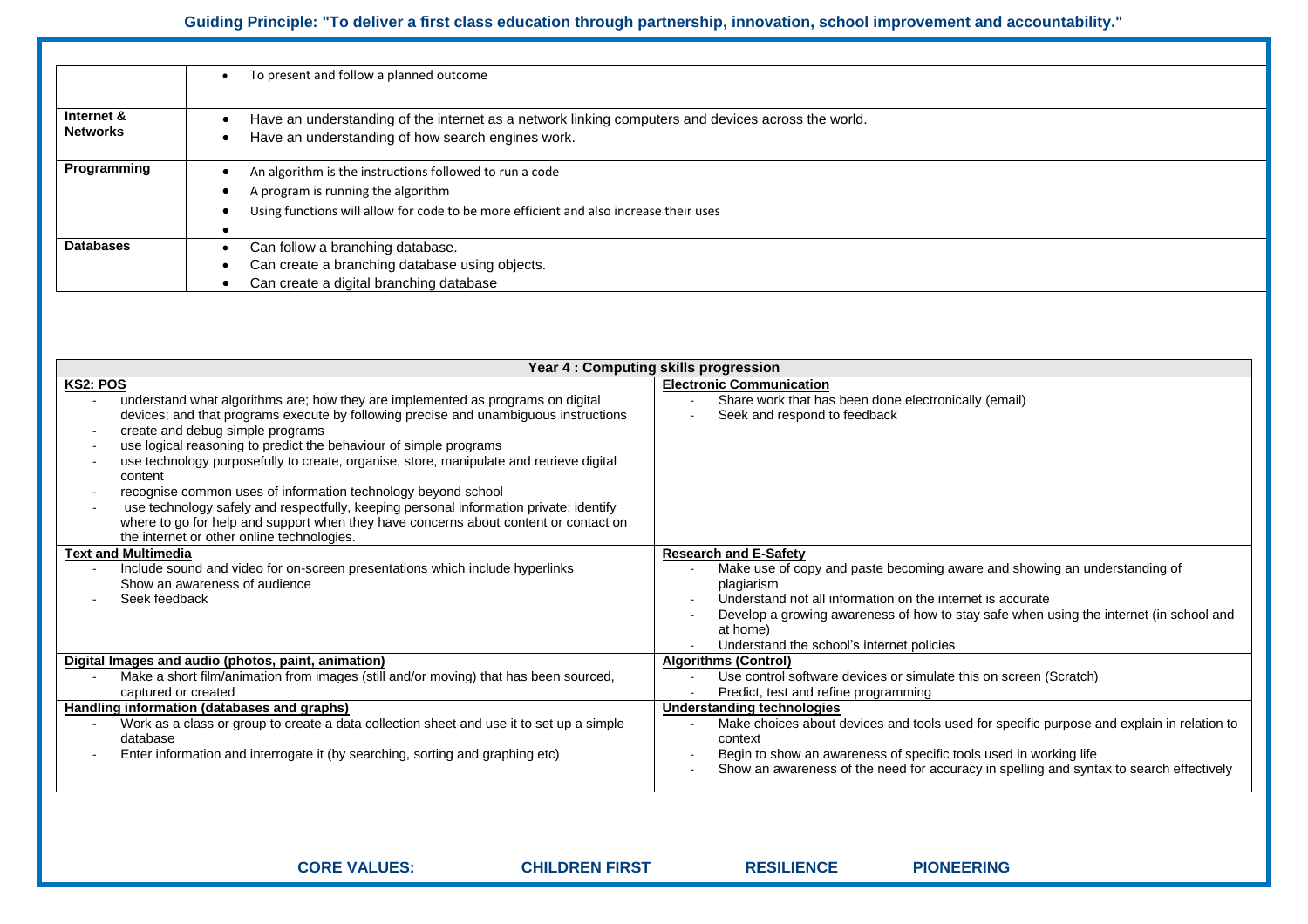|                          | Year 4 – End points                                                                                       |
|--------------------------|-----------------------------------------------------------------------------------------------------------|
| E-Safety                 | Have an understanding of what cyberbullying is and what to do if you feel you or someone else is a victim |
|                          | Have an understanding of what Fake News is and why you should be aware of it                              |
|                          | Understand why social media has age restrictions                                                          |
| <b>Word Processing</b>   | To understand that word processing documents are used to organise information.                            |
| <b>Skills</b>            | To be able to utilise a number of features on a word processing program.                                  |
|                          | To be able to navigate word for a wider range of outcomes                                                 |
| <b>Audio &amp; Video</b> | To understand inputs and outputs required to play and record audio/sound                                  |
|                          | To create a film trailer incorporating audio and a variety of filming techniques                          |
| Programming              | To be able to decompose a problem into smaller parts.                                                     |
|                          | Programs are used for everyday life to automate repeating tasks                                           |
|                          | Variables are values which change as the program progresses.                                              |
| <b>Databases</b>         | Can follow a branching database.                                                                          |
|                          | Can create a branching database using objects.                                                            |
|                          | Can create a digital branching database                                                                   |
| <b>Publisher</b>         | To use publishing software to create advisements or a range of publications                               |
|                          | To apply prior skill development in communication software                                                |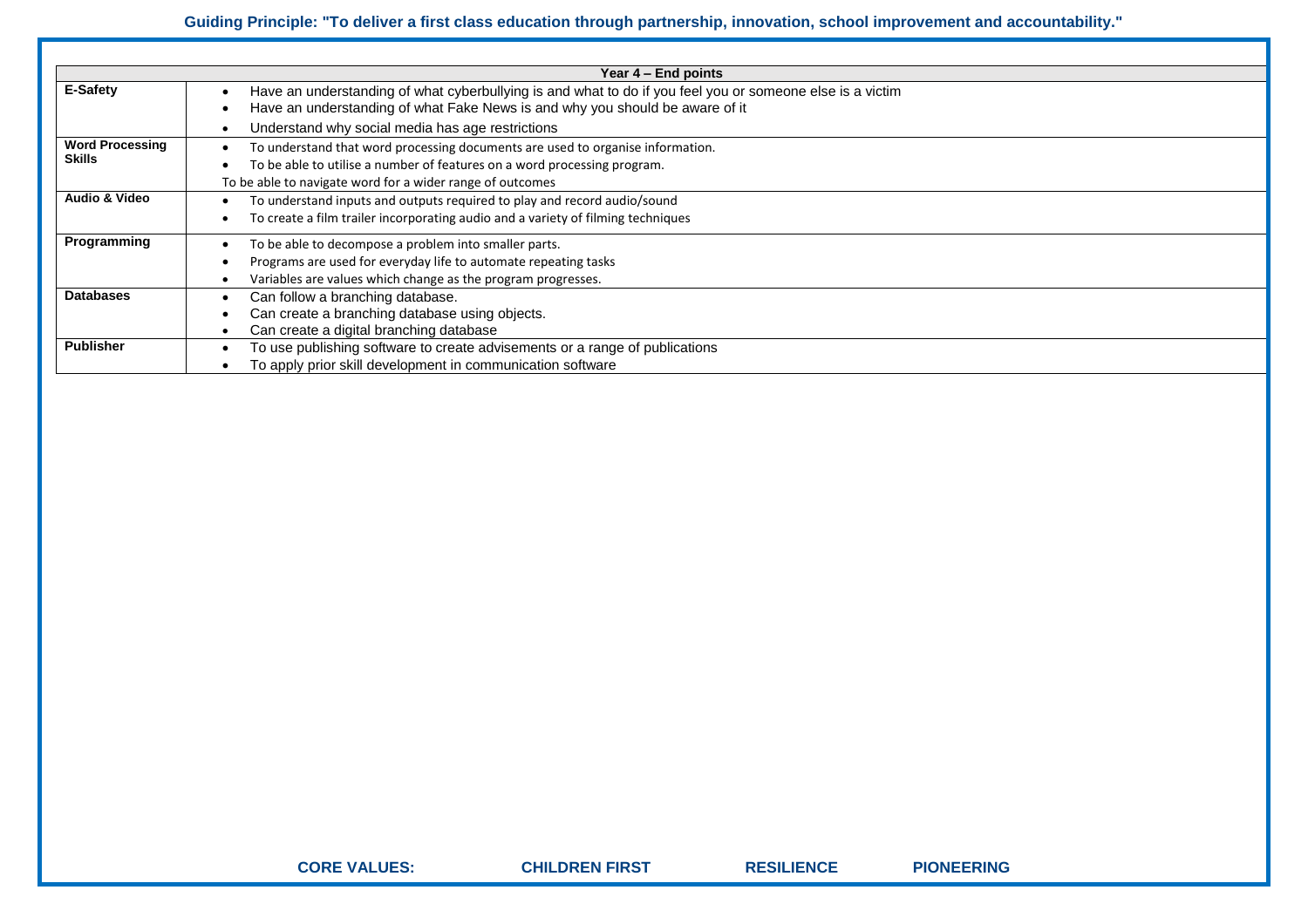| <b>Year 5: Computing skills progression</b>                                                                                                                                                                                                                                                                                                                                                                                                                                                                                                                                                                                                                                                            |                                                                                                                                                                                                                                                                                                                          |  |  |  |  |
|--------------------------------------------------------------------------------------------------------------------------------------------------------------------------------------------------------------------------------------------------------------------------------------------------------------------------------------------------------------------------------------------------------------------------------------------------------------------------------------------------------------------------------------------------------------------------------------------------------------------------------------------------------------------------------------------------------|--------------------------------------------------------------------------------------------------------------------------------------------------------------------------------------------------------------------------------------------------------------------------------------------------------------------------|--|--|--|--|
| KS2: POS<br>understand what algorithms are; how they are implemented as programs on digital<br>devices; and that programs execute by following precise and unambiguous<br>instructions<br>create and debug simple programs<br>use logical reasoning to predict the behaviour of simple programs<br>use technology purposefully to create, organise, store, manipulate and retrieve digital<br>content<br>recognise common uses of information technology beyond school<br>use technology safely and respectfully, keeping personal information private; identify<br>where to go for help and support when they have concerns about content or contact<br>on the internet or other online technologies. | <b>Electronic Communication</b><br>Recognise binary code<br>Write basic HTML<br>Understand webpages as a form of communication                                                                                                                                                                                           |  |  |  |  |
| <b>Text and Multimedia</b><br>Use advanced tools in word processing such as text formatting, line spacing etc                                                                                                                                                                                                                                                                                                                                                                                                                                                                                                                                                                                          | <b>Research and E-Safety</b><br>Understand the purpose of copyright regulations and the need to repurpose<br>information for a particular purpose<br>Independently and with due regard for safety, search the internet using a variety of<br>techniques to find a range of information and resources on a specific topic |  |  |  |  |
| Digital Images and audio (photos, paint, animation)<br>Use images created or captured as part of a bigger project<br>Create multiple track compositions that contain a variety of sounds                                                                                                                                                                                                                                                                                                                                                                                                                                                                                                               | <b>Algorithms (Control)</b><br>Create command sequences to control devices in response to sending (i.e. uses<br>inputs as well as outputs)                                                                                                                                                                               |  |  |  |  |
| Handling information (databases and graphs)<br>Set up and use a spreadsheet model to explore patterns and relationships<br>$\overline{\phantom{a}}$<br>Know how to enter simple formulae to assist this process (SUM, AVERAGE, MIN &<br>$\overline{\phantom{a}}$<br>MAX)                                                                                                                                                                                                                                                                                                                                                                                                                               | Understanding technologies<br>Show an understanding of the school network and how it links computers in school<br>and beyond<br>Compare this with other known networks that may be encountered at home or in the<br>wider world (e.g. banks, hospitals)                                                                  |  |  |  |  |

|                         | Year 5 – End points                                                                                              |                                                                   |                       |                                 |                   |  |
|-------------------------|------------------------------------------------------------------------------------------------------------------|-------------------------------------------------------------------|-----------------------|---------------------------------|-------------------|--|
| <b>E-Safety</b>         | Consider the effects of screen time on health, wellbeing and lifestyle and be able to make steps to manage this. |                                                                   |                       |                                 |                   |  |
| <b>Spreadsheets</b>     | Use a spreadsheet to collect and record data using a program such as sheets or Excel.                            |                                                                   |                       |                                 |                   |  |
|                         | Enter text and numbers into a spreadsheet.                                                                       |                                                                   |                       |                                 |                   |  |
|                         | Add simple formulae (+-*/SUM, AVERAGE, MIN MAX)                                                                  |                                                                   |                       |                                 |                   |  |
| <b>Excel Pie Charts</b> |                                                                                                                  | Ability to use a range of multimedia and word processing packages |                       |                                 |                   |  |
|                         |                                                                                                                  | Understand that data can be presented in a variety of ways        |                       |                                 |                   |  |
|                         | Understand that pie charts are used in mathematics and can be used to                                            |                                                                   |                       |                                 |                   |  |
| <b>Networks</b>         | Understand how a range of devices store/transport data using packets and IP addresses.                           |                                                                   |                       |                                 |                   |  |
|                         |                                                                                                                  | Understand the difference between LAN and WAN                     |                       |                                 |                   |  |
| Programming             | Variables are added to code to add changing values                                                               |                                                                   |                       |                                 |                   |  |
|                         | Different coding languages are used for different jobs                                                           |                                                                   |                       |                                 |                   |  |
|                         | Codes can be written in different languages which allows for more efficient codes                                |                                                                   |                       |                                 |                   |  |
| Audio &                 | Explain and evaluate what features makes good quality audio content.                                             |                                                                   |                       |                                 |                   |  |
| <b>Podcasts</b>         | Explain what a podcast is                                                                                        |                                                                   |                       |                                 |                   |  |
|                         | Year 6: Computing skills progression                                                                             |                                                                   |                       |                                 |                   |  |
| KS2: POS                |                                                                                                                  |                                                                   |                       | <b>Electronic Communication</b> |                   |  |
|                         |                                                                                                                  | <b>CORE VALUES:</b>                                               | <b>CHILDREN FIRST</b> | <b>RESILIENCE</b>               | <b>PIONEERING</b> |  |